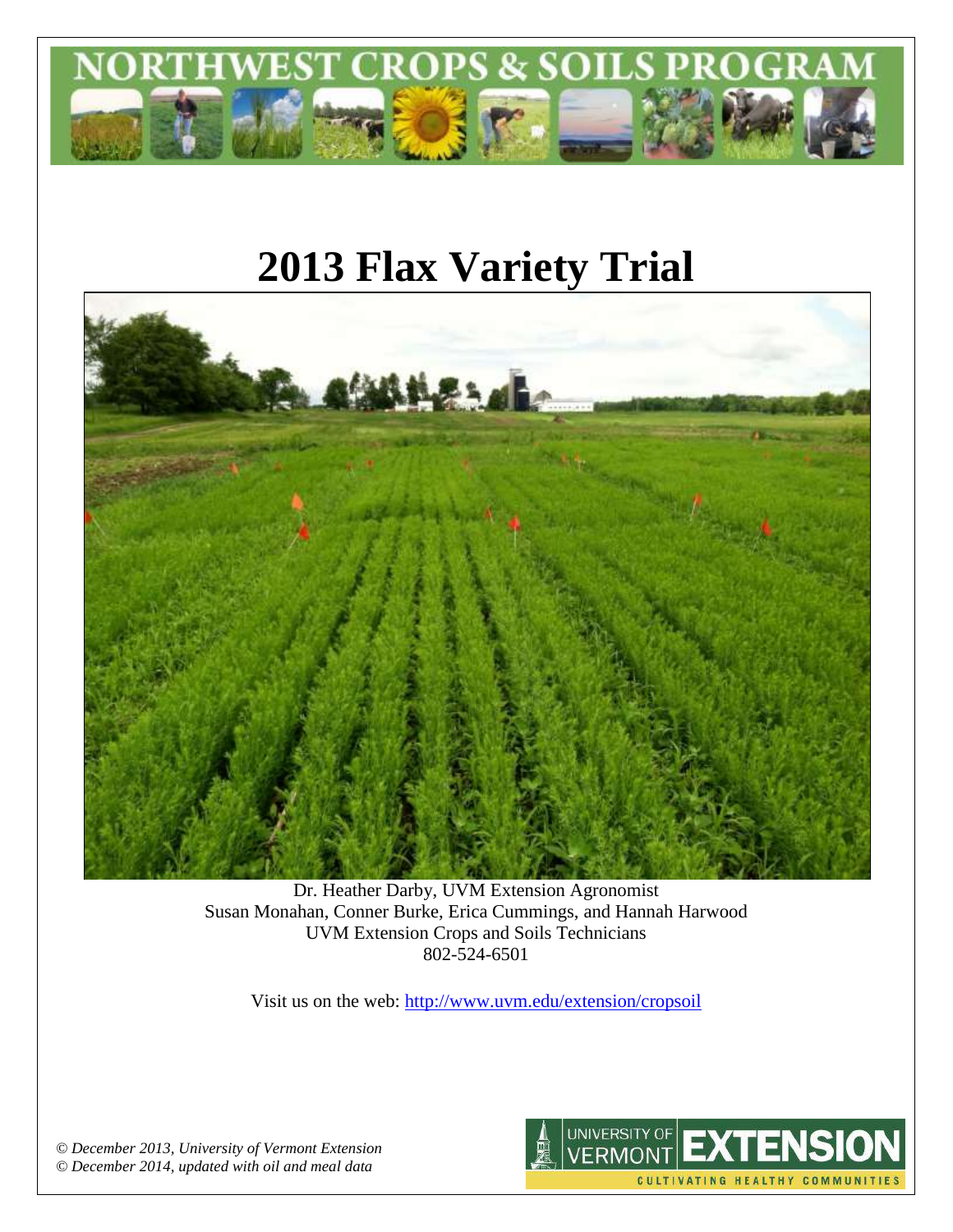### **2013 FLAX VARIETY TRIAL** Dr. Heather Darby, University of Vermont Extension heather.darby[at]uvm.edu

Flax *(Linum usitatissimum* L.*)* is a multi-purpose crop grown for its fiber, oil (linseed oil), and meal. The importance of flax as a major crop in the United States dropped drastically in the 1980's when latex paints replaced linseed oil based paint. Recently there has been renewed interest in flax, both for human consumption and for animal feed, for its high levels of heart-healthy omega-3 fatty acids. This variety trial was established to determine what flax varieties can grow and thrive in Vermont's climatic conditions.

## **MATERIALS AND METHODS**

Twelve flax varieties were planted at Borderview Research Farm in Alburgh, VT on 23-Apr 2013. General plot management is listed in Table 1. The experimental design was a randomized complete block replicated 4 times. Plot size was 5' x 20'. The previous crop was corn silage, and prior to that, the site had been in sod. The field was disked and spike tooth harrowed prior to planting. Plots were seeded with a Kincaid Cone Seeder at a seeding rate of 50 lbs. acre<sup>-1</sup>.

Population and vigor were measured on 22-May. Populations were determined by taking two 1/3 meter counts per plot. On 9-Jul plant heights were measured, and the severity of lodging was recorded as a percent of plot lodged. Flax plots were harvested with an Almaco SP50 small plot combine on 6-Sep 2013. The harvest area was 5' x 20'. Seed was cleaned with a small Clipper M2B cleaner (A.T. Ferrell, Bluffton, IN). Oil from a known volume of each seed sample was extruded on 5-Feb 2014 with a Kern Kraft Oil Press KK40 (at 120°F and 40 RPM), and the oil quantity was measured to calculate oil content. A subsample of flax meal from each plot was sent to Cumberland Valley Analytics in Hagerstown, MD for wet chemistry analysis of crude protein (as a percentage of dry matter content) and fat (as a percentage of dry matter content, calculated with ether extraction). The oil and meal were also analyzed with an NIRS (Near Infrared Reflectance Spectroscopy) DS2500 Feed and Forage analyzer (Foss, Eden Prairie, MN) at the University of Vermont Cereal Testing Lab (Burlington, VT). The varieties of flax grown are listed in Table 2. Results were analyzed with an analysis of variance or a Tukey-Kramer test of significance in SAS (Cary, NC). The Least Significant Difference (LSD) procedure was used to separate cultivar means when the F-test was significant ( $p < 0.10$ ).

| <b>Trial Information</b> | <b>Borderview Research Farm</b><br>Alburgh, VT |
|--------------------------|------------------------------------------------|
| Soil Type                | Benson rocky silt loam                         |
| Previous crop            | Corn                                           |
| Planting date            | $23-Apr$                                       |
| Harvest date             | 6-Sep                                          |
| Seeding rate             | 50 lbs $\arccos 50$                            |
| Tillage methods          | Mold board plow, disk, and spike tooth harrow  |

#### **Table 1. General plot management.**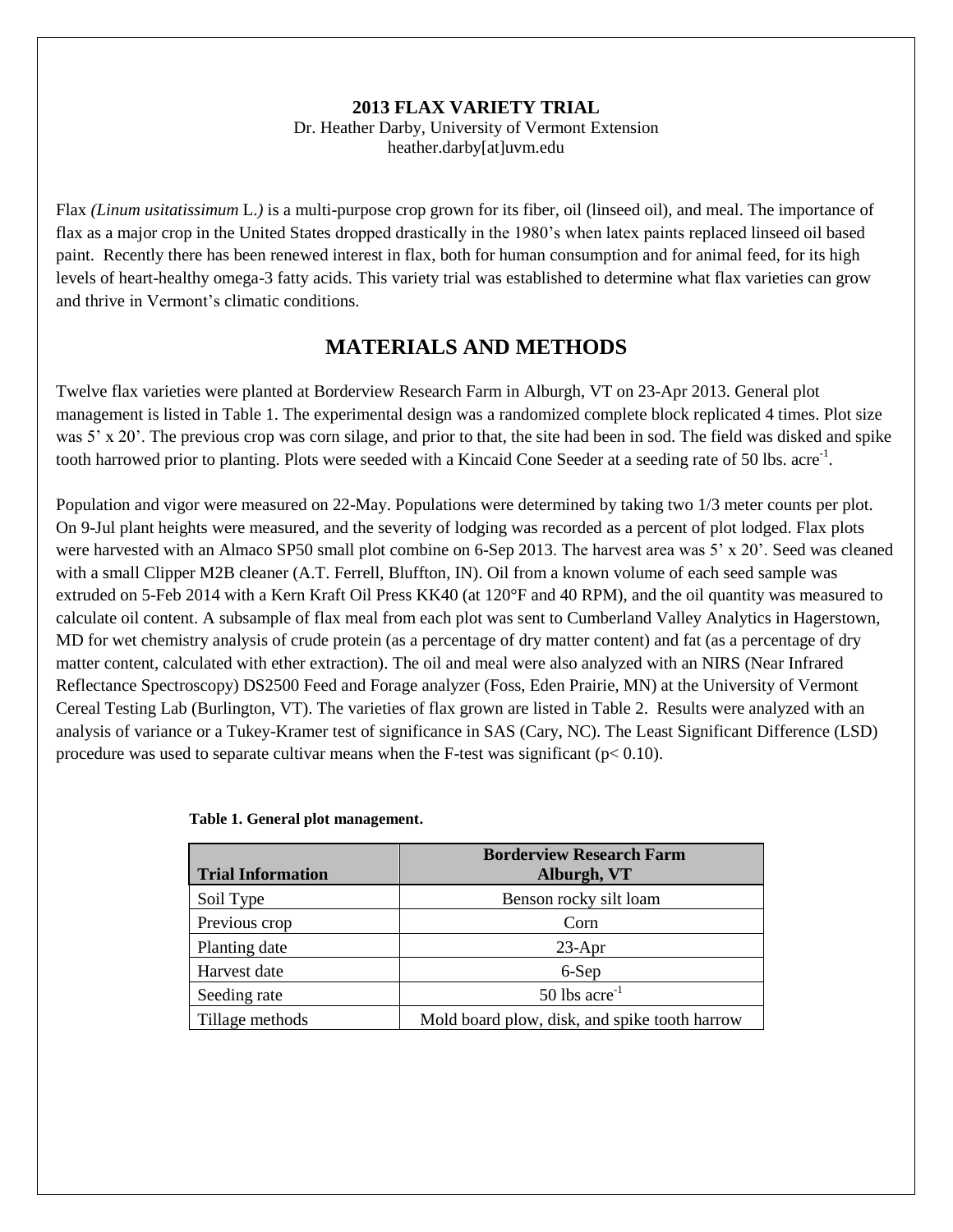Variations in yield and quality can occur because of variations in genetics, soil, weather and other growing conditions. Statistical analysis makes it possible to determine whether a difference among varieties is real, or whether it might have occurred due to other variations in the field. At the bottom of each table, a LSD value is presented for each variable (i.e. yield). Least Significant differences (LSD's) at the 10% level of probability are shown. Where the difference between two treatments within a column is equal to or greater than the LSD value at the bottom of the column, you can be sure in 9 out of 10 chances that there is a real difference between the two varieties. Treatments that were not significantly lower in performance than the highest value in a particular column are indicated with an asterisk. In the example below, A is

significantly different from C but not from B. The difference between A and B is equal to 1.5, which is less than the LSD value of 2.0. This means that these varieties did not differ in yield. The difference between A and C is equal to 3.0, which is greater than the LSD value of 2.0. This means that the yields of these varieties were significantly different from one another. The asterisk indicates that B was not significantly lower than the top yielding variety.

| Variety   | Yield  |
|-----------|--------|
| A         | 6.0    |
| B         | $7.5*$ |
| $\bigcap$ | $9.0*$ |
| LSD       | 2.0    |

|                 |              | Year     |                   |
|-----------------|--------------|----------|-------------------|
| <b>Variety</b>  | Origin       | released | <b>Seed color</b> |
| Carter          | North Dakota | 2004     | Yellow            |
| <b>ND 2055</b>  | North Dakota | *        | <b>Brown</b>      |
| <b>ND 2059</b>  | North Dakota | $\ast$   | <b>Brown</b>      |
| Neche           | North Dakota | 1988     | <b>Brown</b>      |
| Nekoma          | North Dakota | 2002     | <b>Brown</b>      |
| Omega           | North Dakota | 1989     | Yellow            |
| Pembina         | North Dakota | 1998     | <b>Brown</b>      |
| Prairie Blue    | Canada       | 2003     | <b>Brown</b>      |
| Prairie Thunder | Canada       | 2006     | <b>Brown</b>      |
| Rahab 94        | South Dakota | 1994     | <b>Brown</b>      |
| Webster         | South Dakota | 1998     | <b>Brown</b>      |
| York            | North Dakota | 2002     | <b>Brown</b>      |

**Table 2. Flax varieties, origin, year released and seed color.** 

\*Experimental line, has not been publically released.

## **RESULTS AND DISCUSSION**

Seasonal precipitation and temperature recorded at a weather station in Alburgh, VT are shown in Table 3. From April to September, there was an accumulation of 4,511 Growing Degree Days (GDDs) in Alburgh which is 18 GDDs less than the 30-year average. Flax needs 1,603 GDD to reach maturity.

Flax yields and plot characteristics are listed in Table 4. Plant populations measured on 22-May resulted in significant differences between flax varieties with Neche having the highest population of 546 plants  $m<sup>-2</sup>$ . However those differences did not relate to yield differences when the plots were harvested on 6-Sep. Flax yields ranged from 255 to 634 lbs. acre<sup>-1</sup> (Figure 2), which is much lower than typical yields from regions where flax is normally grown. Yields from variety trials in North Dakota range from 1200-2100 lbs acre<sup>-1</sup>. While yields from our Vermont flax trial probably did not match North Dakota yields, our harvest yields are likely much lower than actual yields due to the challenges faced in harvesting. Yields from our Vermont flax trial were lower than North Dakota yields. Yield was mostly compromised due to harvest difficulties with the plot combine. Direct combining the light-weight flax seed proved more challenging than expected. The air on the combine needed to be shut-off so seed would not be lost out the back of the combine. Unfortunately this resulted in all of the chaff and seed getting plugged in the base of the combine. Once plugged it was very difficult to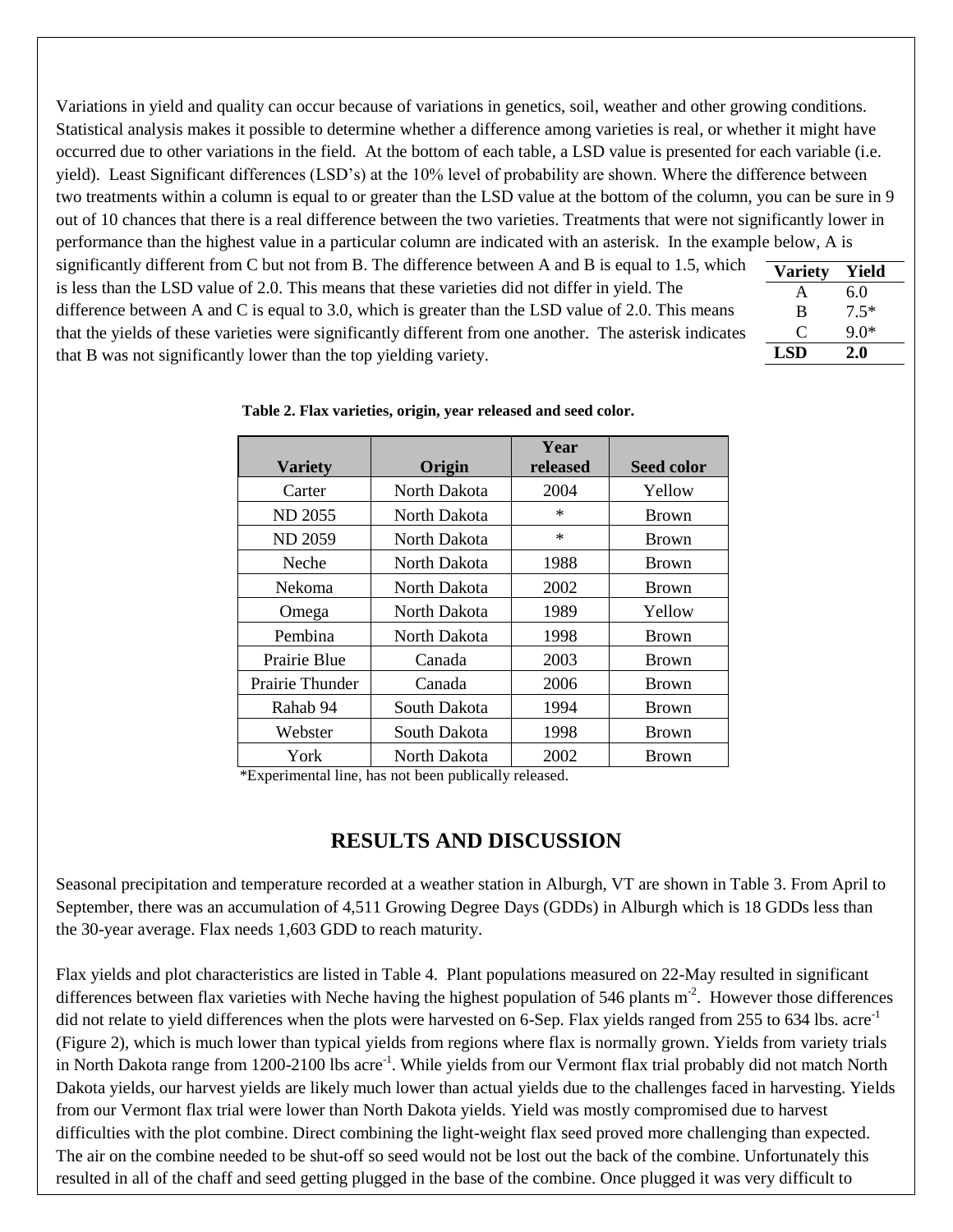remove the seed without losing some of the plot onto the ground. This issue would have likely been alleviated if the crop was swathed and dried prior to harvest. Unfortunately, the weather at the time of harvest was not favorable for swathing so direct combining was used for harvest. Next season if direct combine is necessary, hand harvest will be performed on a subsection of the plot to determine yields prior to harvest loss. A picture taken on 1-Aug (Figure 1) shows the weed-free flax variety trial.

| Alburgh, VT                         | April   | <b>May</b> | June   | <b>July</b> | <b>August</b> |
|-------------------------------------|---------|------------|--------|-------------|---------------|
| Average temperature $({}^{\circ}F)$ | 43.6    | 59.1       | 64.0   | 71.7        | 67.7          |
| Departure from normal               | $-1.2$  | 2.7        | $-1.8$ | 1.1         | $-1.1$        |
|                                     |         |            |        |             |               |
| Precipitation (inches)              | 2.12    | 4.79       | 9.23   | 1.89        | 2.41          |
| Departure from normal               | $-0.7$  | 1.34       | 5.54   | $-2.26$     | $-1.5$        |
|                                     |         |            |        |             |               |
| Growing Degree Days (base 32°F)     | 349     | 848        | 967    | 1235        | 1112          |
| Departure from normal               | $-35.6$ | 91.4       | $-47$  | 36.8        | $-27.2$       |

#### **Table 3. Seasonal weather data<sup>1</sup> collected in Alburgh, VT, 2013.**

<sup>1</sup>Based on weather data from a Davis Instruments Vantage Pro2 with WeatherLink data logger.

Historical averages are for 30 years of NOAA data (1981-2010) from Burlington, VT.

ⱡ June 2013 precipitation data based on National Weather Service data from cooperative stations in South Hero, VT

(http://www.nrcc.cornell.edu/page\_summaries.html)

## Population | Height | Lodging | Yield plants/ $m^2$ in. % lbs./acre Carter | 396 | 31.0 | 5 | 634 Prairie Thunder | 358 | 29.8 | 0 | 557 Webster | 511<sup>\*</sup> | 31.8 | 6 | 502 2055 520\* **34.9\*** 15 397 2059 | 480\* | 34.1\* | 23 | 390 Neche | **546\*** | 32.4 | 4 | 378 Nekoma | 480<sup>\*</sup> | 30.5 | 8 | 335 Prairie Blue | 508\* | 32.3 | 6 | 330 Rahab 94 | 252 | 29.9 | 0 | 293 Omega 118 30.2 0 286 York | 475<sup>\*</sup> | 29.4 | 1 | 270 Pembina | 386 | 32.1 | 0 | 255 Trial Mean | 419 | 31.5 | 6 | 386 LSD  $(p<0.1)$  | 103 | 2.19 | NS | NS

#### **Table 4. Plot characteristics and yield of 12 flax varieties.**

\*Varieties with an asterisk are not significantly different than the top performer in **bold**.

NS – No significant difference amongst varieties.



**Figure 1. Flax plots on 1-Aug, Alburgh, VT.**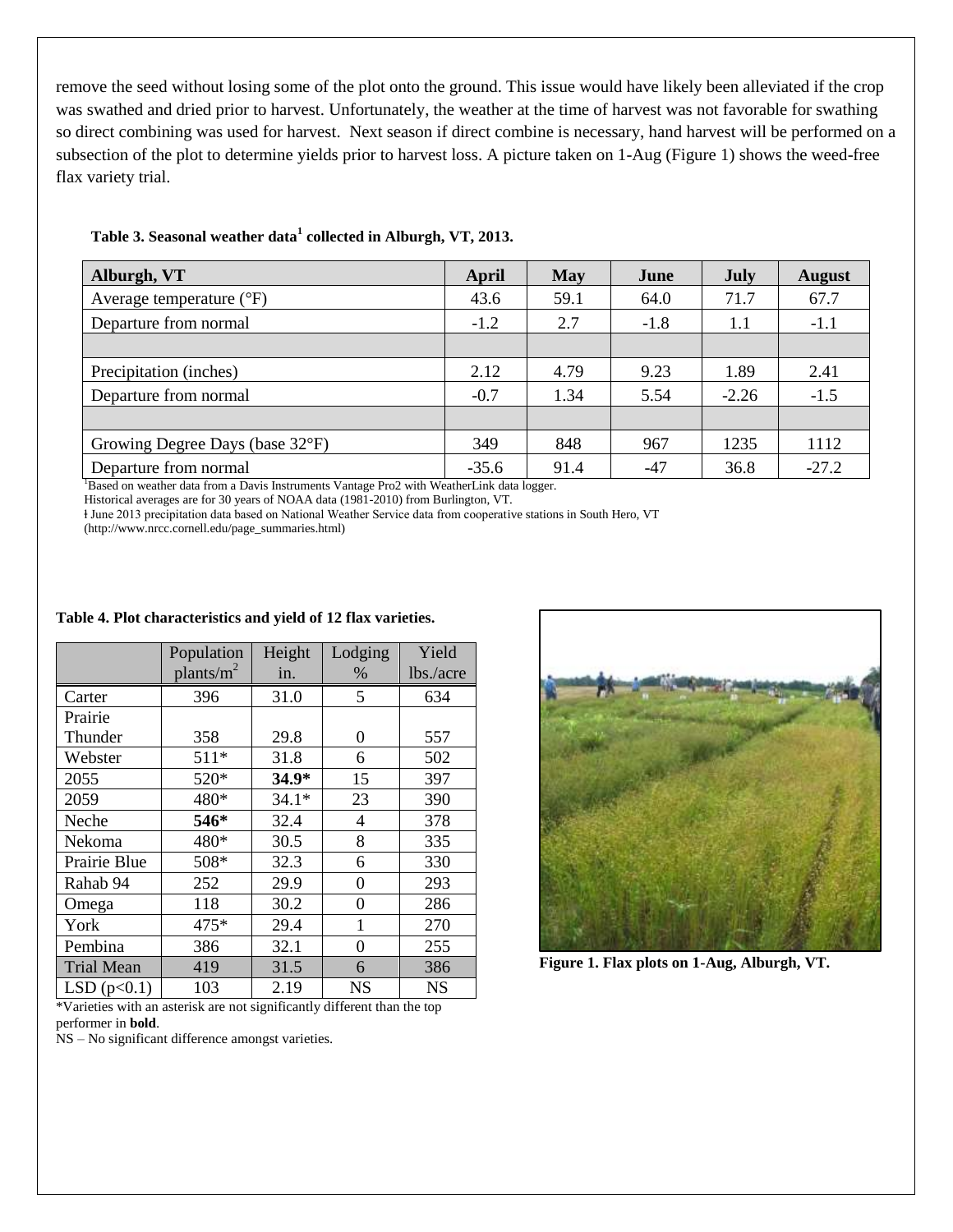

**Figure 2. Average yield of flax varieties grown in Alburgh, VT, 2013.** 

Characteristics of oil extruded from each flax variety are listed in Table 5. Overall, there was no significant difference amongst the varieties for oil content or other characteristics except for free fatty acids. All varieties had similar fatty acid levels except for the variety 'York', which was significantly lower than the other eleven varieties (Figure 3). Peroxide value is a measure of rancidity of unsaturated fats and oils. Values below 10 are fresh. Rancid oils will measure between 30-40 Meq/kg. All of the oil from the flax varieties was fresh with peroxide values that averaged 1.5 Meq/kg of fat. The iodine value reflects the degree of unsaturation of an oil. The higher the number, the more unsaturated the oil is (the more double bonds). All the oil from the flax varieties had similar levels of unsaturation.

There was no significant difference in meal characteristics among the twelve flax varieties (Table 6). All varieties had similar meal characteristics. The average crude protein of the flax meal was 38.7% and the average fat content was 13.4%, ranging from 12.4 to 15.3%. Flax meal fiber levels averaged 14.8% and ash was 7.6%.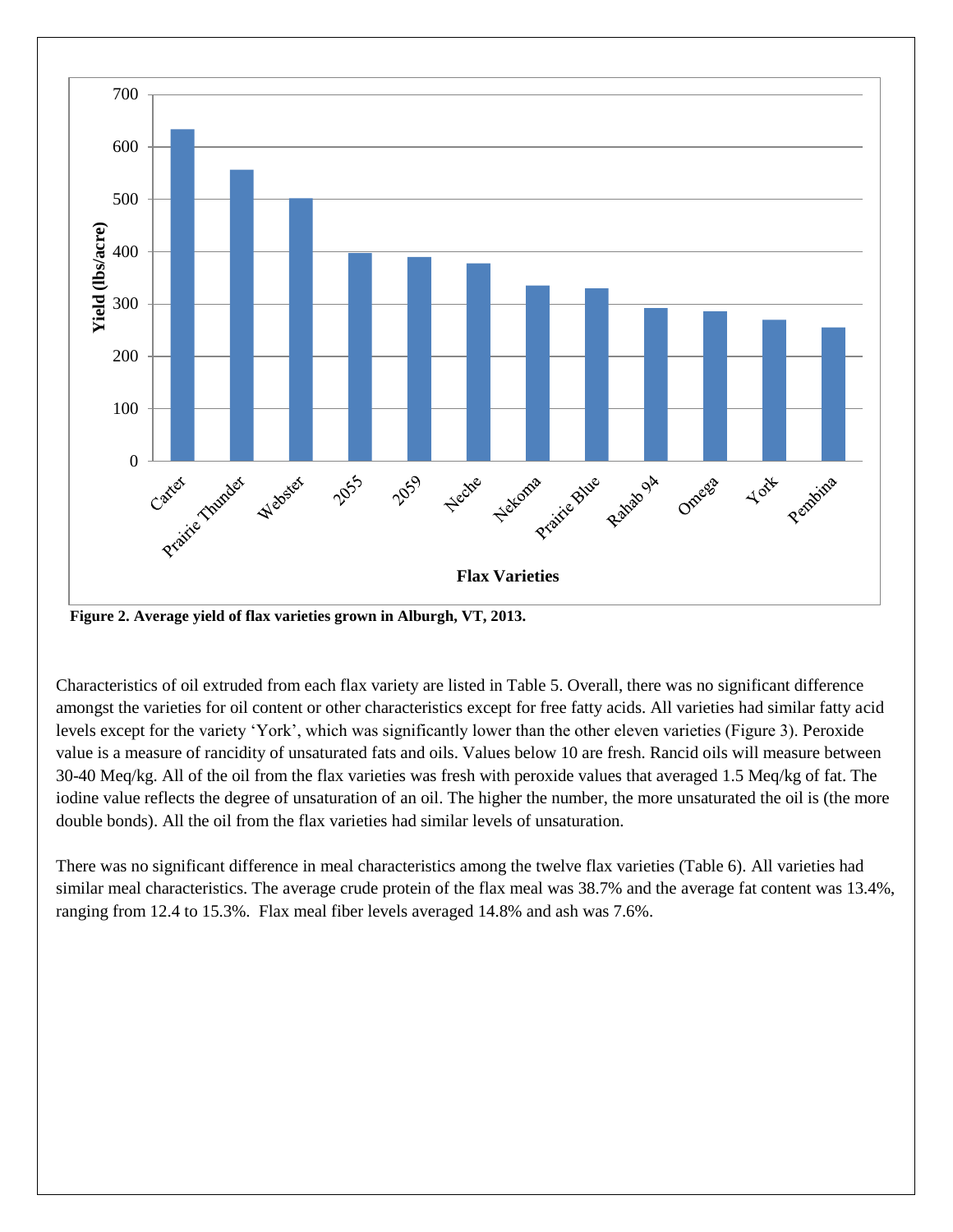| Table of Flax on characteristics of twenty varieties grown in Anburgity v 1, 2013. |                    | <b>Peroxide</b> | <b>Free Fatty</b> | <b>Insoluble</b>  | <b>Iodine</b>  |
|------------------------------------------------------------------------------------|--------------------|-----------------|-------------------|-------------------|----------------|
|                                                                                    | <b>Oil Content</b> | <b>Value</b>    | <b>Acids</b>      | <b>Impurities</b> | <b>Value</b>   |
|                                                                                    | $\frac{6}{6}$      | Meq/kg of fat   | $\frac{6}{10}$    | $\frac{6}{6}$     | $\frac{6}{10}$ |
| Nekoma                                                                             | 33.4               | 1.5             | $8.1*$            | 1.4               | 149            |
| Pembina                                                                            | 32.7               | 1.9             | $8.5*$            | 1.2               | 147            |
| 2055                                                                               | 32.5               | 1.3             | $5.6*$            | 1.4               | 155            |
| Neche                                                                              | 31.2               | 1.4             | $5.8*$            | 1.3               | 154            |
| Rahab 94                                                                           | 31.0               | 1.7             | $7.8*$            | 1.4               | 147            |
| York                                                                               | 30.7               | 1.2             | 5.0               | 1.4               | 155            |
| Omega                                                                              | 30.1               | 1.8             | $8.0*$            | 1.3               | 148            |
| Prairie Blue                                                                       | 30.1               | 1.3             | $6.8*$            | 1.5               | 153            |
| 2059                                                                               | 29.3               | 1.3             | $6.3*$            | 1.4               | 153            |
| Prairie Thunder                                                                    | 28.1               | 1.6             | $7.9*$            | 1.3               | 149            |
| Carter                                                                             | 28.1               | 2.0             | $9.5*$            | 1.2               | 147            |
| Webster                                                                            | 25.7               | 1.5             | $9.2*$            | 1.3               | 146            |
| <b>Trial Mean</b>                                                                  | 30.2               | 1.5             | 7.4               | 1.3               | 150            |
| Tukey-Kramer $(p<0.10)$                                                            | <b>NS</b>          | <b>NS</b>       | $***$             | <b>NS</b>         | <b>NS</b>      |

**Table 5. Flax oil characteristics of twelve varieties grown in Alburgh, VT, 2013.** 

\*\*\* Values are significantly different based on Tukey-Kramer statistical test.

\*Varieties with an asterisk are not significantly different than the top performer in **bold**.

NS – No significant difference amongst varieties.

| Table 6. Flax meal characteristics of twelve varieties grown in Alburgh, VT, 2013. |  |  |
|------------------------------------------------------------------------------------|--|--|
|------------------------------------------------------------------------------------|--|--|

|                         | o.<br><b>Crude Protein+</b> | $\bullet$<br>$_{\text{Fat+}}$ | <b>Fiber</b>  | Ash           |
|-------------------------|-----------------------------|-------------------------------|---------------|---------------|
|                         | $\frac{6}{9}$               | $\frac{6}{10}$                | $\frac{0}{0}$ | $\frac{0}{0}$ |
| Webster                 | 37.7                        | 15.3                          | 12.9          | 7.0           |
| Neche                   | 38.6                        | 14.3                          | 15.0          | 7.5           |
| Prairie Thunder         | 38.2                        | 13.8                          | 15.0          | 7.6           |
| Omega                   | 39.3                        | 13.7                          | 14.3          | 7.6           |
| 2059                    | 38.4                        | 13.5                          | 15.7          | 7.7           |
| Prairie Blue            | 38.5                        | 13.4                          | 15.1          | 7.4           |
| Carter                  | 39.0                        | 13.4                          | 15.3          | 7.7           |
| Rahab 94                | 38.8                        | 13.2                          | 14.4          | 7.7           |
| Pembina                 | 38.9                        | 13.1                          | 15.8          | 7.7           |
| York                    | 38.6                        | 12.8                          | 16.1          | 7.5           |
| Nekoma                  | 38.3                        | 12.8                          | 13.2          | 7.3           |
| 2055                    | 39.8                        | 12.4                          | 14.9          | 7.9           |
| <b>Trial Mean</b>       | 38.7                        | 13.4                          | 14.8          | 7.6           |
| Tukey-Kramer $(p<0.10)$ | <b>NS</b>                   | <b>NS</b>                     | <b>NS</b>     | <b>NS</b>     |

+ Crude protein and fat derived from wet chemistry at Cumberland Valley Analytics.

Fiber and Ash data derived from NIRS at UVM Cereal Testing Lab.

NS – No significant difference amongst varieties.